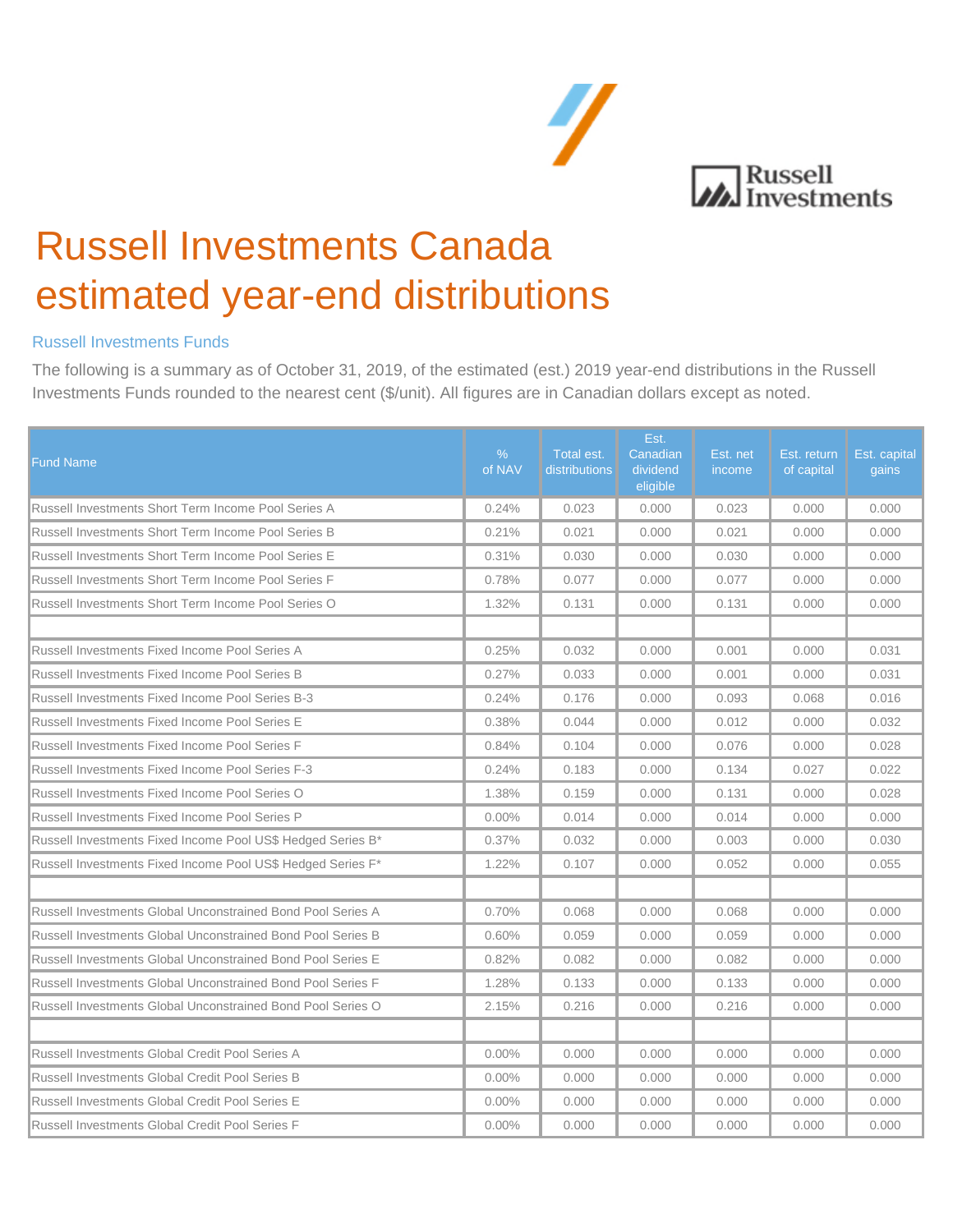| <b>Fund Name</b>                                                 | %<br>of NAV | Total est.<br>distributions | Est.<br>Canadian<br>dividend<br>eligible | Est. net<br>income | Est. return<br>of capital | Est. capital<br>gains |
|------------------------------------------------------------------|-------------|-----------------------------|------------------------------------------|--------------------|---------------------------|-----------------------|
| Russell Investments Global Credit Pool Series O                  | $0.00\%$    | 0.000                       | 0.000                                    | 0.000              | 0.000                     | 0.000                 |
| Russell Investments Global Credit Pool US\$ Hedged Series B*     | $0.00\%$    | 0.000                       | 0.000                                    | 0.000              | 0.000                     | 0.000                 |
| Russell Investments Global Credit Pool US\$ Hedged Series F*     | $0.00\%$    | 0.000                       | 0.000                                    | 0.000              | 0.000                     | 0.000                 |
|                                                                  |             |                             |                                          |                    |                           |                       |
| Russell Investments Canadian Dividend Pool Series A              | 0.87%       | 0.100                       | 0.072                                    | 0.028              | 0.000                     | 0.000                 |
| Russell Investments Canadian Dividend Pool Series B              | 1.45%       | 0.178                       | 0.129                                    | 0.049              | 0.000                     | 0.000                 |
| Russell Investments Canadian Dividend Pool Series E              | 1.67%       | 0.214                       | 0.154                                    | 0.059              | 0.000                     | 0.000                 |
| Russell Investments Canadian Dividend Pool Series F              | 1.72%       | 0.232                       | 0.168                                    | 0.064              | 0.000                     | 0.000                 |
| Russell Investments Canadian Dividend Pool Series O              | 1.61%       | 0.233                       | 0.168                                    | 0.065              | 0.000                     | 0.000                 |
|                                                                  |             |                             |                                          |                    |                           |                       |
| Russell Investments Focused Canadian Equity Pool Series A        | 0.40%       | 0.042                       | 0.033                                    | 0.009              | 0.000                     | 0.000                 |
| Russell Investments Focused Canadian Equity Pool Series B        | 2.14%       | 0.222                       | 0.175                                    | 0.047              | 0.000                     | 0.000                 |
| Russell Investments Focused Canadian Equity Pool Series E        | 0.91%       | 0.094                       | 0.074                                    | 0.020              | 0.000                     | 0.000                 |
| Russell Investments Focused Canadian Equity Pool Series F        | 0.78%       | 0.085                       | 0.067                                    | 0.018              | 0.000                     | 0.000                 |
| Russell Investments Focused Canadian Equity Pool Series O        | 1.27%       | 0.142                       | 0.111                                    | 0.030              | 0.000                     | 0.000                 |
|                                                                  |             |                             |                                          |                    |                           |                       |
| Russell Investments Canadian Equity Pool Series A                | 2.23%       | 0.728                       | 0.662                                    | 0.035              | 0.000                     | 0.031                 |
| Russell Investments Canadian Equity Pool Series B                | 2.34%       | 0.335                       | 0.307                                    | 0.016              | 0.000                     | 0.012                 |
| Russell Investments Canadian Equity Pool Series E                | 2.37%       | 0.243                       | 0.222                                    | 0.012              | 0.000                     | 0.009                 |
| Russell Investments Canadian Equity Pool Series F                | 3.36%       | 0.568                       | 0.523                                    | 0.028              | 0.000                     | 0.018                 |
| Russell Investments Canadian Equity Pool Series O                | 2.85%       | 0.451                       | 0.337                                    | 0.018              | 0.000                     | 0.096                 |
|                                                                  |             |                             |                                          |                    |                           |                       |
| Russell Investments Focused US Equity Pool Series A              | 0.23%       | 0.050                       | 0.000                                    | 0.000              | 0.024                     | 0.026                 |
| Russell Investments Focused US Equity Pool Series B              | 0.23%       | 0.049                       | 0.000                                    | 0.008              | 0.016                     | 0.025                 |
| Russell Investments Focused US Equity Pool Series E              | 0.23%       | 0.051                       | 0.000                                    | 0.014              | 0.011                     | 0.027                 |
| Russell Investments Focused US Equity Pool Series F              | 0.23%       | 0.052                       | 0.000                                    | 0.019              | 0.006                     | 0.027                 |
| Russell Investments Focused US Equity Pool Series O              | 0.22%       | 0.050                       | 0.000                                    | 0.042              | 0.004                     | 0.003                 |
| Russell Investments Focused US Equity Pool Cdn\$ Hedged Series A | 0.22%       | 0.025                       | 0.000                                    | 0.005              | 0.018                     | 0.001                 |
| Russell Investments Focused US Equity Pool Cdn\$ Hedged Series B | 0.22%       | 0.026                       | 0.000                                    | 0.004              | 0.017                     | 0.005                 |
| Russell Investments Focused US Equity Pool Cdn\$ Hedged Series E | 0.23%       | 0.029                       | 0.000                                    | 0.007              | 0.014                     | 0.008                 |
| Russell Investments Focused US Equity Pool Cdn\$ Hedged Series F | 0.22%       | 0.026                       | 0.000                                    | 0.012              | 0.010                     | 0.004                 |
| Russell Investments Focused US Equity Pool Cdn\$ Hedged Series O | $0.00\%$    | 0.000                       | 0.000                                    | 0.000              | 0.000                     | 0.000                 |
|                                                                  |             |                             |                                          |                    |                           |                       |
| Russell Investments US Equity Pool Series A                      | 10.27%      | 3.754                       | 0.001                                    | 0.275              | 0.000                     | 3.478                 |
| Russell Investments US Equity Pool Series B                      | 10.40%      | 1.695                       | 0.001                                    | 0.136              | 0.000                     | 1.559                 |
| Russell Investments US Equity Pool Series E                      | 10.75%      | 2.374                       | 0.001                                    | 0.230              | 0.000                     | 2.143                 |
| Russell Investments US Equity Pool Series F                      | 11.41%      | 2.440                       | 0.002                                    | 0.393              | 0.000                     | 2.045                 |
| Russell Investments US Equity Pool Series O                      | 11.35%      | 3.577                       | 0.002                                    | 0.490              | 0.000                     | 3.084                 |
|                                                                  |             |                             |                                          |                    |                           |                       |
| Russell Investments Overseas Equity Pool Series A                | 1.16%       | 0.290                       | 0.006                                    | 0.284              | 0.000                     | 0.000                 |
| Russell Investments Overseas Equity Pool Series B                | 1.61%       | 0.194                       | 0.004                                    | 0.190              | 0.000                     | 0.000                 |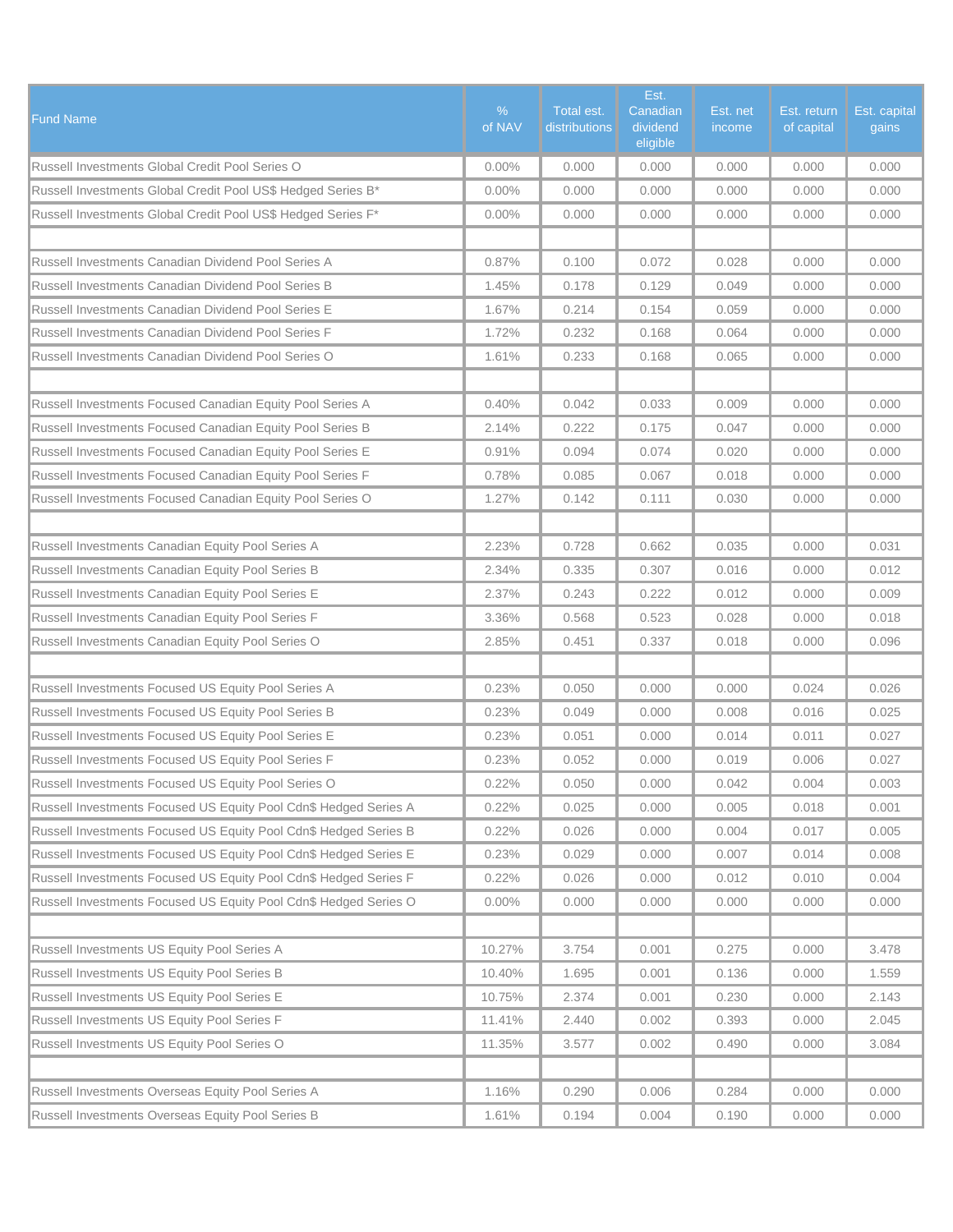| <b>Fund Name</b>                                                    | $\%$<br>of NAV | Total est.<br>distributions | Est.<br>Canadian<br>dividend<br>eligible | Est. net<br>income | Est. return<br>of capital | Est. capital<br>gains |
|---------------------------------------------------------------------|----------------|-----------------------------|------------------------------------------|--------------------|---------------------------|-----------------------|
| Russell Investments Overseas Equity Pool Series E                   | 1.52%          | 0.191                       | 0.004                                    | 0.187              | 0.000                     | 0.000                 |
| Russell Investments Overseas Equity Pool Series F                   | 2.49%          | 0.384                       | 0.008                                    | 0.376              | 0.000                     | 0.000                 |
| Russell Investments Overseas Equity Pool Series O                   | 2.92%          | 0.610                       | 0.012                                    | 0.598              | 0.000                     | 0.000                 |
|                                                                     |                |                             |                                          |                    |                           |                       |
| Russell Investments Focused Global Equity Pool Series A             | 0.23%          | 0.030                       | 0.000                                    | 0.003              | 0.009                     | 0.018                 |
| Russell Investments Focused Global Equity Pool Series B             | 0.23%          | 0.030                       | 0.000                                    | 0.009              | 0.002                     | 0.018                 |
| Russell Investments Focused Global Equity Pool Series E             | 3.82%          | 0.473                       | 0.007                                    | 0.255              | 0.000                     | 0.210                 |
| Russell Investments Focused Global Equity Pool Series F             | 0.48%          | 0.067                       | 0.000                                    | 0.000              | 0.000                     | 0.067                 |
| Russell Investments Focused Global Equity Pool Series O             | 1.69%          | 0.233                       | 0.000                                    | 0.000              | 0.000                     | 0.233                 |
|                                                                     |                |                             |                                          |                    |                           |                       |
| Russell Investments ESG Global Equity Pool Series A                 | 0.23%          | 0.025                       | 0.000                                    | 0.002              | 0.019                     | 0.003                 |
| Russell Investments ESG Global Equity Pool Series B                 | 0.23%          | 0.026                       | 0.000                                    | 0.000              | 0.021                     | 0.004                 |
| Russell Investments ESG Global Equity Pool Series F                 | 0.23%          | 0.026                       | 0.000                                    | 0.011              | 0.013                     | 0.002                 |
| Russell Investments ESG Global Equity Pool Series O                 | 2.11%          | 0.249                       | 0.002                                    | 0.216              | 0.000                     | 0.031                 |
|                                                                     |                |                             |                                          |                    |                           |                       |
| Russell Investments Global Equity Pool Series A                     | 6.31%          | 0.783                       | 0.010                                    | 0.343              | 0.000                     | 0.430                 |
| Russell Investments Global Equity Pool Series B                     | 6.24%          | 0.818                       | 0.011                                    | 0.363              | 0.000                     | 0.444                 |
| Russell Investments Global Equity Pool Series E                     | 6.16%          | 1.011                       | 0.014                                    | 0.463              | 0.000                     | 0.534                 |
| Russell Investments Global Equity Pool Series F                     | 7.27%          | 1.263                       | 0.019                                    | 0.643              | 0.000                     | 0.601                 |
| Russell Investments Global Equity Pool Series O                     | 5.52%          | 1.323                       | 0.012                                    | 0.411              | 0.000                     | 0.899                 |
|                                                                     |                |                             |                                          |                    |                           |                       |
| Russell Investments Multi-Factor Canadian Equity Pool Series A      | 0.22%          | 0.021                       | 0.013                                    | 0.002              | 0.006                     | 0.000                 |
| Russell Investments Multi-Factor Canadian Equity Pool Series B      | 0.21%          | 0.021                       | 0.000                                    | 0.000              | 0.021                     | 0.000                 |
| Russell Investments Multi-Factor Canadian Equity Pool Series F      | 0.21%          | 0.021                       | 0.014                                    | 0.002              | 0.005                     | 0.000                 |
| Russell Investments Multi-Factor Canadian Equity Pool Series O      | 0.80%          | 0.080                       | 0.070                                    | 0.009              | 0.000                     | 0.000                 |
|                                                                     |                |                             |                                          |                    |                           |                       |
| Russell Investments Multi-Factor US Equity Pool Series A            | 0.22%          | 0.024                       | 0.000                                    | 0.000              | 0.010                     | 0.014                 |
| Russell Investments Multi-Factor US Equity Pool Series B            | 0.22%          | 0.024                       | 0.000                                    | 0.016              | 0.004                     | 0.003                 |
| Russell Investments Multi-Factor US Equity Pool Series F            | 0.22%          | 0.025                       | 0.000                                    | 0.009              | 0.007                     | 0.010                 |
| Russell Investments Multi-Factor US Equity Pool Series O            | 1.08%          | 0.121                       | 0.000                                    | 0.000              | 0.000                     | 0.121                 |
|                                                                     |                |                             |                                          |                    |                           |                       |
| Russell Investments Multi-Factor International Equity Pool Series A | 0.24%          | 0.022                       | 0.000                                    | 0.000              | 0.022                     | 0.000                 |
| Russell Investments Multi-Factor International Equity Pool Series B | 0.55%          | 0.051                       | 0.003                                    | 0.047              | 0.000                     | 0.000                 |
| Russell Investments Multi-Factor International Equity Pool Series F | 0.24%          | 0.022                       | 0.000                                    | 0.007              | 0.015                     | 0.000                 |
| Russell Investments Multi-Factor International Equity Pool Series O | 0.57%          | 0.060                       | 0.004                                    | 0.056              | 0.000                     | 0.000                 |
|                                                                     |                |                             |                                          |                    |                           |                       |
| Russell Investments Multi-Factor Global Balanced Series B           | 0.94%          | 0.101                       | 0.013                                    | 0.066              | 0.000                     | 0.022                 |
| Russell Investments Multi-Factor Global Balanced Series B-5         | 0.39%          | 0.041                       | 0.004                                    | 0.023              | 0.010                     | 0.004                 |
| Russell Investments Multi-Factor Global Balanced Series F           | 1.40%          | 0.153                       | 0.021                                    | 0.107              | 0.000                     | 0.025                 |
| Russell Investments Multi-Factor Global Balanced Series F-5         | 0.40%          | 0.041                       | 0.003                                    | 0.016              | 0.019                     | 0.004                 |
| Russell Investments Multi-Factor Global Balanced Series O           | 2.34%          | 0.256                       | 0.036                                    | 0.186              | 0.000                     | 0.035                 |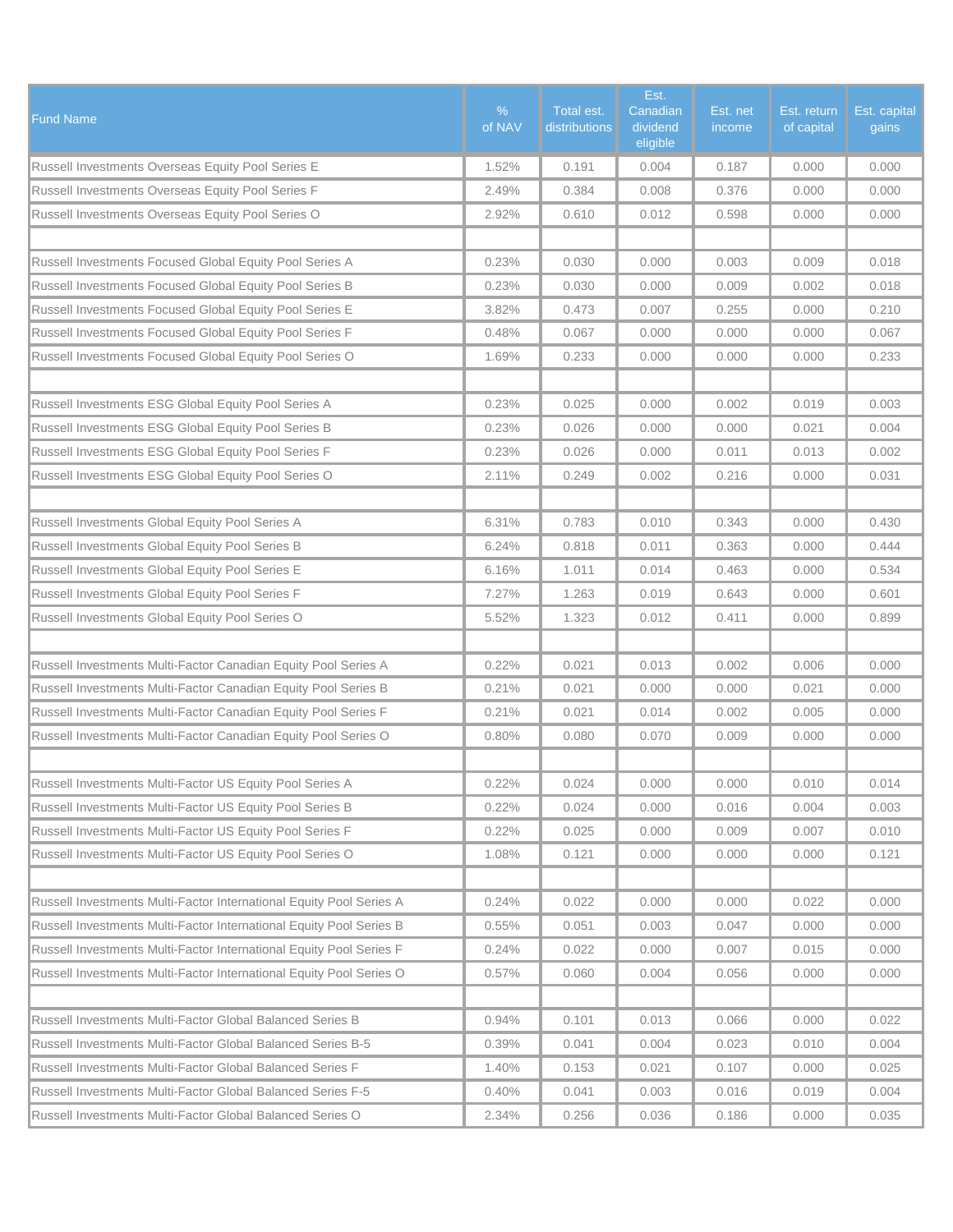| <b>Fund Name</b>                                            | $\%$<br>of NAV | Total est.<br>distributions | Est.<br>Canadian<br>dividend<br>eligible | Est. net<br>income | Est. return<br>of capital | Est. capital<br>gains |
|-------------------------------------------------------------|----------------|-----------------------------|------------------------------------------|--------------------|---------------------------|-----------------------|
| Russell Investments Multi-Factor Global Balanced Series O-5 | $0.00\%$       | 0.000                       | 0.000                                    | 0.000              | 0.000                     | 0.000                 |
|                                                             |                |                             |                                          |                    |                           |                       |
| Russell Investments Global Smaller Companies Pool Series A  | 0.22%          | 0.022                       | 0.001                                    | 0.021              | 0.000                     | 0.000                 |
| Russell Investments Global Smaller Companies Pool Series B  | 0.62%          | 0.061                       | 0.002                                    | 0.059              | 0.000                     | 0.000                 |
| Russell Investments Global Smaller Companies Pool Series E  | 0.47%          | 0.048                       | 0.002                                    | 0.046              | 0.000                     | 0.000                 |
| Russell Investments Global Smaller Companies Pool Series F  | 1.08%          | 0.118                       | 0.005                                    | 0.113              | 0.000                     | 0.000                 |
| Russell Investments Global Smaller Companies Pool Series O  | 2.07%          | 0.222                       | 0.009                                    | 0.213              | 0.000                     | 0.000                 |
|                                                             |                |                             |                                          |                    |                           |                       |
| Russell Investments Emerging Markets Equity Pool Series A   | 2.65%          | 0.442                       | 0.000                                    | 0.442              | 0.000                     | 0.000                 |
| Russell Investments Emerging Markets Equity Pool Series B   | 3.32%          | 0.790                       | 0.000                                    | 0.790              | 0.000                     | 0.000                 |
| Russell Investments Emerging Markets Equity Pool Series E   | 2.69%          | 0.287                       | 0.000                                    | 0.287              | 0.000                     | 0.000                 |
| Russell Investments Emerging Markets Equity Pool Series F   | 4.22%          | 1.187                       | 0.000                                    | 1.187              | 0.000                     | 0.000                 |
| Russell Investments Emerging Markets Equity Pool Series O   | 2.64%          | 0.742                       | 0.000                                    | 0.742              | 0.000                     | 0.000                 |
|                                                             |                |                             |                                          |                    |                           |                       |
| Russell Investments Global Infrastructure Pool Series A     | 0.33%          | 0.046                       | 0.002                                    | 0.009              | 0.006                     | 0.030                 |
| Russell Investments Global Infrastructure Pool Series B     | 0.33%          | 0.047                       | 0.002                                    | 0.011              | 0.005                     | 0.028                 |
| Russell Investments Global Infrastructure Pool Series E     | 0.33%          | 0.045                       | 0.000                                    | 0.002              | 0.000                     | 0.042                 |
| Russell Investments Global Infrastructure Pool Series F     | 0.63%          | 0.094                       | 0.000                                    | 0.000              | 0.000                     | 0.094                 |
| Russell Investments Global Infrastructure Pool Series O     | 1.83%          | 0.264                       | 0.000                                    | 0.000              | 0.000                     | 0.264                 |
| Russell Investments Global Infrastructure Pool Series P     | 3.92%          | 0.469                       | 0.037                                    | 0.194              | 0.000                     | 0.238                 |
|                                                             |                |                             |                                          |                    |                           |                       |
| Russell Investments Global Real Estate Pool Series A        | 0.33%          | 0.042                       | 0.000                                    | 0.011              | 0.031                     | 0.000                 |
| Russell Investments Global Real Estate Pool Series B        | 0.33%          | 0.042                       | 0.000                                    | 0.006              | 0.036                     | 0.000                 |
| Russell Investments Global Real Estate Pool Series E        | 2.73%          | 0.332                       | 0.000                                    | 0.332              | 0.000                     | 0.000                 |
| Russell Investments Global Real Estate Pool Series F        | 0.33%          | 0.045                       | 0.000                                    | 0.022              | 0.023                     | 0.000                 |
| Russell Investments Global Real Estate Pool Series O        | 0.33%          | 0.044                       | 0.000                                    | 0.028              | 0.016                     | 0.000                 |
|                                                             |                |                             |                                          |                    |                           |                       |
| Russell Investments Real Assets Series A                    | 0.34%          | 0.037                       | 0.002                                    | 0.015              | 0.021                     | 0.000                 |
| Russell Investments Real Assets Series B                    | 0.33%          | 0.038                       | 0.002                                    | 0.013              | 0.024                     | 0.000                 |
| Russell Investments Real Assets Series E                    | 0.34%          | 0.039                       | 0.002                                    | 0.015              | 0.022                     | 0.000                 |
| Russell Investments Real Assets Series F                    | 0.33%          | 0.040                       | 0.002                                    | 0.019              | 0.018                     | 0.000                 |
| Russell Investments Real Assets Series F-5                  | 0.37%          | 0.038                       | 0.001                                    | 0.011              | 0.026                     | 0.000                 |
| Russell Investments Real Assets Series O                    | 0.33%          | 0.038                       | 0.003                                    | 0.026              | 0.009                     | 0.000                 |
|                                                             |                |                             |                                          |                    |                           |                       |
| Russell Investments Conservative Income Series B            | 0.16%          | 0.017                       | 0.001                                    | 0.008              | 0.007                     | 0.000                 |
| Russell Investments Conservative Income Series B-5          | 0.41%          | 0.265                       | 0.008                                    | 0.055              | 0.203                     | 0.000                 |
| Russell Investments Conservative Income Series E            | 0.16%          | 0.016                       | 0.001                                    | 0.009              | 0.006                     | 0.000                 |
| Russell Investments Conservative Income Series F            | 0.41%          | 0.045                       | 0.006                                    | 0.040              | 0.000                     | 0.000                 |
| Russell Investments Conservative Income Series F-5          | 0.40%          | 0.284                       | 0.016                                    | 0.111              | 0.158                     | 0.000                 |
| Russell Investments Conservative Income Series O            | 1.03%          | 0.111                       | 0.014                                    | 0.097              | 0.000                     | 0.000                 |
|                                                             |                |                             |                                          |                    |                           |                       |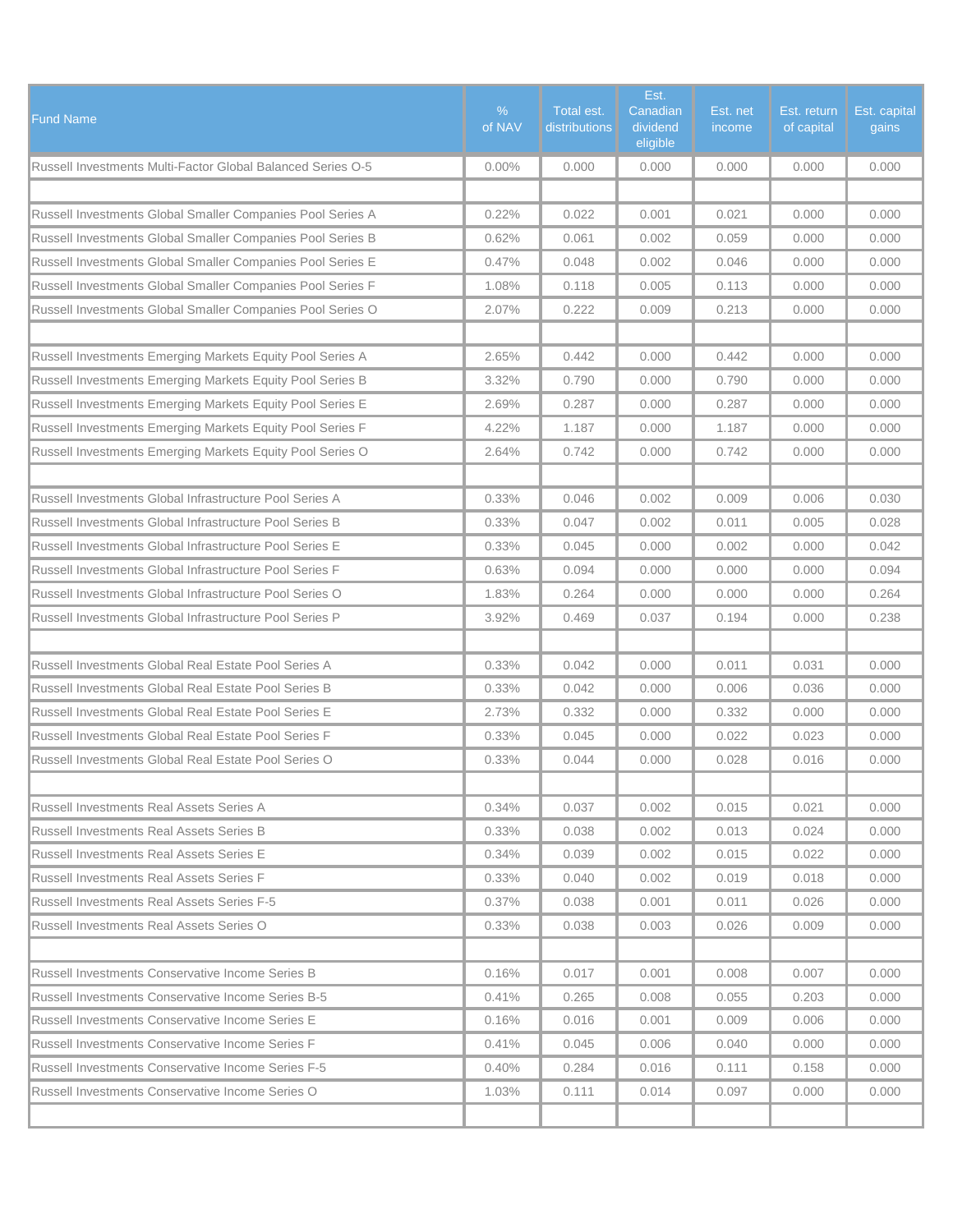| <b>Fund Name</b>                                          | $\%$<br>of NAV | Total est.<br>distributions | Est.<br>Canadian<br>dividend<br>eligible | Est. net<br>income | Est. return<br>of capital | Est. capital<br>gains |
|-----------------------------------------------------------|----------------|-----------------------------|------------------------------------------|--------------------|---------------------------|-----------------------|
| Russell Investments Income Essentials Series B            | 1.13%          | 0.141                       | 0.028                                    | 0.113              | 0.000                     | 0.000                 |
| Russell Investments Income Essentials Series B-5          | 0.40%          | 0.266                       | 0.014                                    | 0.055              | 0.197                     | 0.000                 |
| <b>Russell Investments Income Essentials Series B-6</b>   | 0.49%          | 0.285                       | 0.012                                    | 0.048              | 0.225                     | 0.000                 |
| <b>Russell Investments Income Essentials Series B-7</b>   | 0.58%          | 0.297                       | 0.011                                    | 0.045              | 0.240                     | 0.000                 |
| Russell Investments Income Essentials Series E            | 1.46%          | 0.192                       | 0.038                                    | 0.154              | 0.000                     | 0.000                 |
| Russell Investments Income Essentials Series E-5          | 0.40%          | 0.279                       | 0.017                                    | 0.069              | 0.193                     | 0.000                 |
| Russell Investments Income Essentials Series E-7          | 0.57%          | 0.310                       | 0.013                                    | 0.052              | 0.246                     | 0.000                 |
| Russell Investments Income Essentials Series F            | 2.00%          | 0.265                       | 0.052                                    | 0.213              | 0.000                     | 0.000                 |
| <b>Russell Investments Income Essentials Series F-5</b>   | 0.40%          | 0.298                       | 0.027                                    | 0.110              | 0.162                     | 0.000                 |
| <b>Russell Investments Income Essentials Series F-6</b>   | 0.48%          | 0.324                       | 0.025                                    | 0.101              | 0.198                     | 0.000                 |
| Russell Investments Income Essentials Series F-7          | 0.57%          | 0.335                       | 0.023                                    | 0.093              | 0.220                     | 0.000                 |
| Russell Investments Income Essentials Series O            | 5.52%          | 0.856                       | 0.168                                    | 0.688              | 0.000                     | 0.000                 |
| Russell Investments Income Essentials Series O-7          | 0.57%          | 0.381                       | 0.034                                    | 0.137              | 0.210                     | 0.000                 |
|                                                           |                |                             |                                          |                    |                           |                       |
| Russell Investments Diversified Monthly Income Series B-5 | 0.40%          | 0.275                       | 0.023                                    | 0.046              | 0.152                     | 0.054                 |
| Russell Investments Diversified Monthly Income Series B-7 | 0.57%          | 0.302                       | 0.018                                    | 0.037              | 0.204                     | 0.043                 |
| Russell Investments Diversified Monthly Income Series E-5 | 0.40%          | 0.272                       | 0.028                                    | 0.057              | 0.131                     | 0.055                 |
| Russell Investments Diversified Monthly Income Series E-7 | 0.56%          | 0.303                       | 0.021                                    | 0.043              | 0.199                     | 0.039                 |
| Russell Investments Diversified Monthly Income Series F-5 | 0.39%          | 0.320                       | 0.047                                    | 0.095              | 0.121                     | 0.057                 |
| Russell Investments Diversified Monthly Income Series F-7 | 0.56%          | 0.340                       | 0.036                                    | 0.073              | 0.186                     | 0.046                 |
| Russell Investments Diversified Monthly Income Series O   | 5.75%          | 8.366                       | 2.251                                    | 4.588              | 0.000                     | 1.527                 |
| Russell Investments Diversified Monthly Income Series O-7 | 0.56%          | 0.399                       | 0.054                                    | 0.110              | 0.225                     | 0.010                 |
|                                                           |                |                             |                                          |                    |                           |                       |
| Russell Investments Balanced Series B                     | $0.00\%$       | 0.000                       | 0.000                                    | 0.000              | 0.000                     | 0.000                 |
| Russell Investments Balanced Series B-6                   | 0.49%          | 0.239                       | 0.000                                    | 0.000              | 0.239                     | 0.000                 |
| <b>Russell Investments Balanced Series E</b>              | $0.00\%$       | 0.000                       | 0.000                                    | 0.000              | 0.000                     | 0.000                 |
| Russell Investments Balanced Series F                     | $0.00\%$       | 0.000                       | 0.000                                    | 0.000              | 0.000                     | 0.000                 |
| Russell Investments Balanced Series F-6                   | 0.48%          | 0.272                       | 0.000                                    | 0.000              | 0.272                     | 0.000                 |
| Russell Investments Balanced Series O                     | $0.00\%$       | 0.000                       | 0.000                                    | 0.000              | 0.000                     | 0.000                 |
|                                                           |                |                             |                                          |                    |                           |                       |
| Russell Investments Balanced Growth Series B              | $0.00\%$       | 0.000                       | 0.000                                    | 0.000              | 0.000                     | 0.000                 |
| Russell Investments Balanced Growth Series B-7            | 0.57%          | 0.265                       | 0.000                                    | 0.000              | 0.265                     | 0.000                 |
| Russell Investments Balanced Growth Series E              | $0.00\%$       | 0.000                       | 0.000                                    | 0.000              | 0.000                     | 0.000                 |
| Russell Investments Balanced Growth Series F              | 0.06%          | 0.007                       | 0.007                                    | 0.000              | 0.000                     | 0.000                 |
| <b>Russell Investments Balanced Growth Series F-2</b>     | 0.16%          | 0.017                       | 0.005                                    | 0.000              | 0.012                     | 0.000                 |
| Russell Investments Balanced Growth Series F-7            | 0.56%          | 0.306                       | 0.002                                    | 0.000              | 0.297                     | 0.006                 |
| Russell Investments Balanced Growth Series O              | 0.52%          | 0.638                       | 0.631                                    | 0.007              | 0.000                     | 0.000                 |
|                                                           |                |                             |                                          |                    |                           |                       |
| Russell Investments Long-Term Growth Series B             | 0.12%          | 0.008                       | 0.000                                    | 0.000              | 0.000                     | 0.008                 |
| Russell Investments Long-Term Growth Series E             | 0.15%          | 0.023                       | 0.003                                    | 0.000              | 0.000                     | 0.020                 |
| Russell Investments Long-Term Growth Series F             | 0.97%          | 0.153                       | 0.144                                    | 0.003              | 0.000                     | 0.006                 |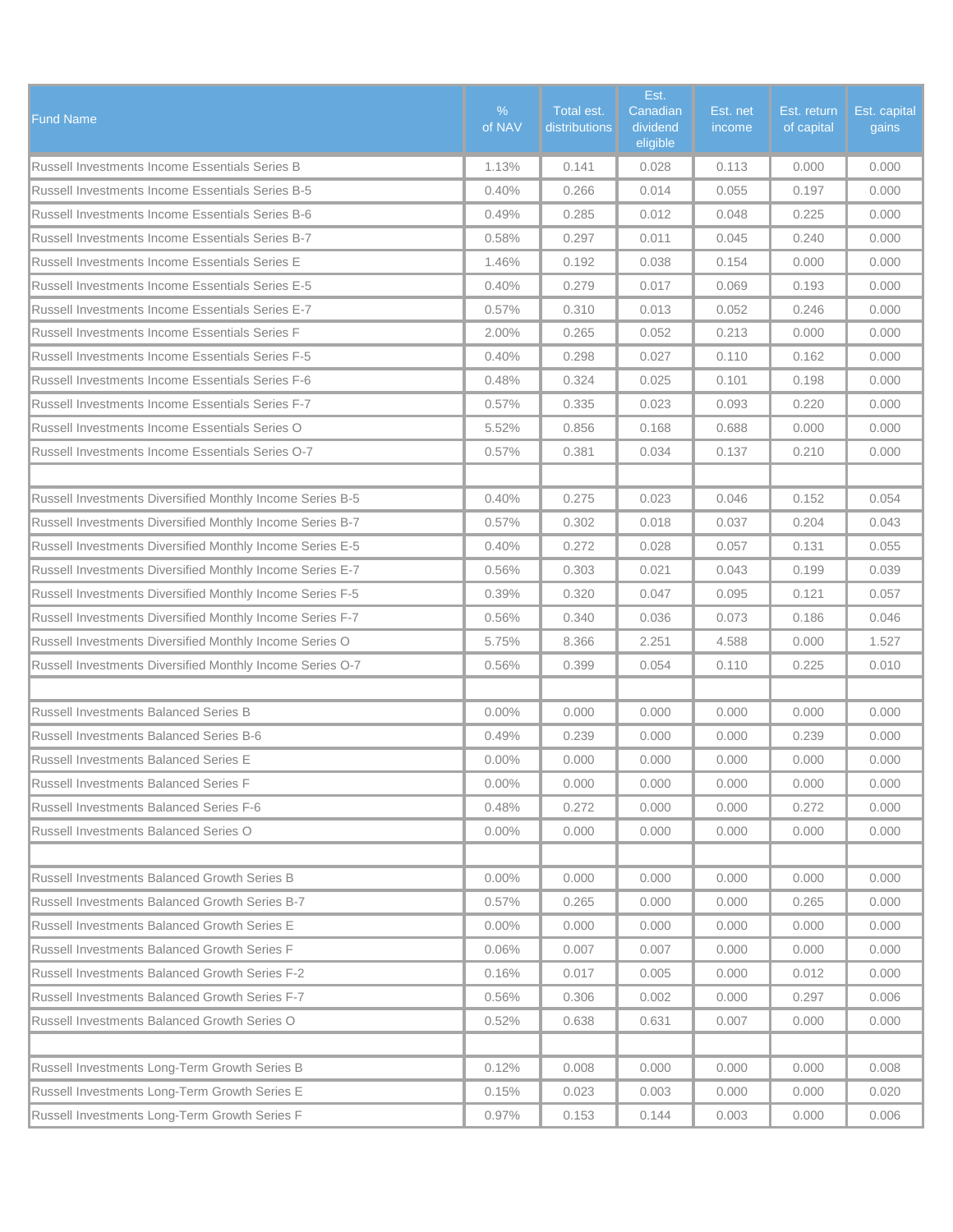| <b>Fund Name</b>                                        | $\%$<br>of NAV | Total est.<br>distributions | Est.<br>Canadian<br>dividend<br>eligible | Est. net<br>income | Est. return<br>of capital | Est. capital<br>gains |
|---------------------------------------------------------|----------------|-----------------------------|------------------------------------------|--------------------|---------------------------|-----------------------|
| Russell Investments Long-Term Growth Series O           | 2.36%          | 4.245                       | 3.735                                    | 0.079              | 0.000                     | 0.431                 |
|                                                         |                |                             |                                          |                    |                           |                       |
| Russell Investments Yield Opportunities Pool Series A   | 0.74%          | 0.075                       | 0.000                                    | 0.075              | 0.000                     | 0.000                 |
| Russell Investments Yield Opportunities Pool Series B   | 0.77%          | 0.078                       | 0.000                                    | 0.078              | 0.000                     | 0.000                 |
| Russell Investments Yield Opportunities Pool Series B-5 | 0.43%          | 0.042                       | 0.000                                    | 0.003              | 0.039                     | 0.000                 |
| Russell Investments Yield Opportunities Pool Series F   | 0.32%          | 0.033                       | 0.000                                    | 0.033              | 0.000                     | 0.000                 |
| Russell Investments Yield Opportunities Pool Series F-5 | 0.42%          | 0.042                       | 0.000                                    | 0.028              | 0.014                     | 0.000                 |
| Russell Investments Yield Opportunities Pool Series O   | 0.90%          | 0.091                       | 0.000                                    | 0.091              | 0.000                     | 0.000                 |
| Russell Investments Yield Opportunities Pool Series O-5 | 0.42%          | 0.042                       | 0.000                                    | 0.025              | 0.017                     | 0.000                 |
|                                                         |                |                             |                                          |                    |                           |                       |
| <b>Multi-Asset Fixed Income Series B</b>                | 0.16%          | 0.016                       | 0.000                                    | 0.012              | 0.003                     | 0.000                 |
| Multi-Asset Fixed Income Series B-3                     | 0.25%          | 0.163                       | 0.000                                    | 0.084              | 0.079                     | 0.000                 |
| Multi-Asset Fixed Income Series E                       | 0.16%          | 0.015                       | 0.000                                    | 0.012              | 0.003                     | 0.000                 |
| Multi-Asset Fixed Income Series F                       | 0.48%          | 0.048                       | 0.000                                    | 0.048              | 0.000                     | 0.000                 |
| Multi-Asset Fixed Income Series F-3                     | 0.24%          | 0.174                       | 0.000                                    | 0.138              | 0.035                     | 0.000                 |
| Multi-Asset Fixed Income Series O                       | 1.21%          | 0.122                       | 0.000                                    | 0.122              | 0.000                     | 0.000                 |
|                                                         |                |                             |                                          |                    |                           |                       |
| Multi-Asset Income Strategy Series B                    | 0.41%          | 0.024                       | 0.002                                    | 0.007              | 0.000                     | 0.015                 |
| Multi-Asset Income Strategy Series B-5                  | 0.41%          | 0.242                       | 0.001                                    | 0.005              | 0.223                     | 0.013                 |
| Multi-Asset Income Strategy Series E                    | 0.48%          | 0.057                       | 0.006                                    | 0.023              | 0.000                     | 0.029                 |
| Multi-Asset Income Strategy Series F                    | 1.43%          | 0.185                       | 0.032                                    | 0.124              | 0.000                     | 0.029                 |
| Multi-Asset Income Strategy Series F-5                  | 0.40%          | 0.282                       | 0.016                                    | 0.063              | 0.191                     | 0.011                 |
| Multi-Asset Income Strategy Series O                    | 1.97%          | 2.399                       | 0.436                                    | 1.698              | 0.000                     | 0.264                 |
| Multi-Asset Income Strategy Series O-7                  | 0.57%          | 0.054                       | 0.004                                    | 0.014              | 0.036                     | 0.000                 |
|                                                         |                |                             |                                          |                    |                           |                       |
| Multi-Asset Growth & Income Strategy Series B           | 0.41%          | 0.052                       | 0.007                                    | 0.046              | 0.000                     | 0.000                 |
| Multi-Asset Growth & Income Strategy Series B-5         | 0.40%          | 0.273                       | 0.004                                    | 0.029              | 0.239                     | 0.000                 |
| Multi-Asset Growth & Income Strategy Series B-6         | 0.49%          | 0.296                       | 0.004                                    | 0.024              | 0.269                     | 0.000                 |
| Multi-Asset Growth & Income Strategy Series B-7         | 0.58%          | 0.320                       | 0.004                                    | 0.028              | 0.288                     | 0.000                 |
| Multi-Asset Growth & Income Strategy Series E           | 0.81%          | 0.100                       | 0.013                                    | 0.087              | 0.000                     | 0.000                 |
| Multi-Asset Growth & Income Strategy Series E-5         | 0.40%          | 0.279                       | 0.007                                    | 0.045              | 0.228                     | 0.000                 |
| Multi-Asset Growth & Income Strategy Series F           | 1.37%          | 0.181                       | 0.024                                    | 0.158              | 0.000                     | 0.000                 |
| Multi-Asset Growth & Income Strategy Series F-5         | 0.40%          | 0.299                       | 0.012                                    | 0.080              | 0.206                     | 0.000                 |
| Multi-Asset Growth & Income Strategy Series F-6         | 0.48%          | 0.344                       | 0.011                                    | 0.077              | 0.256                     | 0.000                 |
| Multi-Asset Growth & Income Strategy Series F-7         | 0.57%          | 0.353                       | 0.010                                    | 0.069              | 0.274                     | 0.000                 |
| Multi-Asset Growth & Income Strategy Series O           | 1.93%          | 0.256                       | 0.033                                    | 0.223              | 0.000                     | 0.000                 |
| Multi-Asset Growth & Income Strategy Series O-7         | 0.57%          | 0.390                       | 0.014                                    | 0.096              | 0.279                     | 0.000                 |
|                                                         |                |                             |                                          |                    |                           |                       |
| Multi-Asset Growth Strategy Series B                    | $0.00\%$       | 0.000                       | 0.000                                    | 0.000              | 0.000                     | 0.000                 |
| Multi-Asset Growth Strategy Series B-5                  | 0.40%          | 0.038                       | 0.000                                    | 0.000              | 0.038                     | 0.000                 |
| Multi-Asset Growth Strategy Series E                    | $0.00\%$       | 0.000                       | 0.000                                    | 0.000              | 0.000                     | 0.000                 |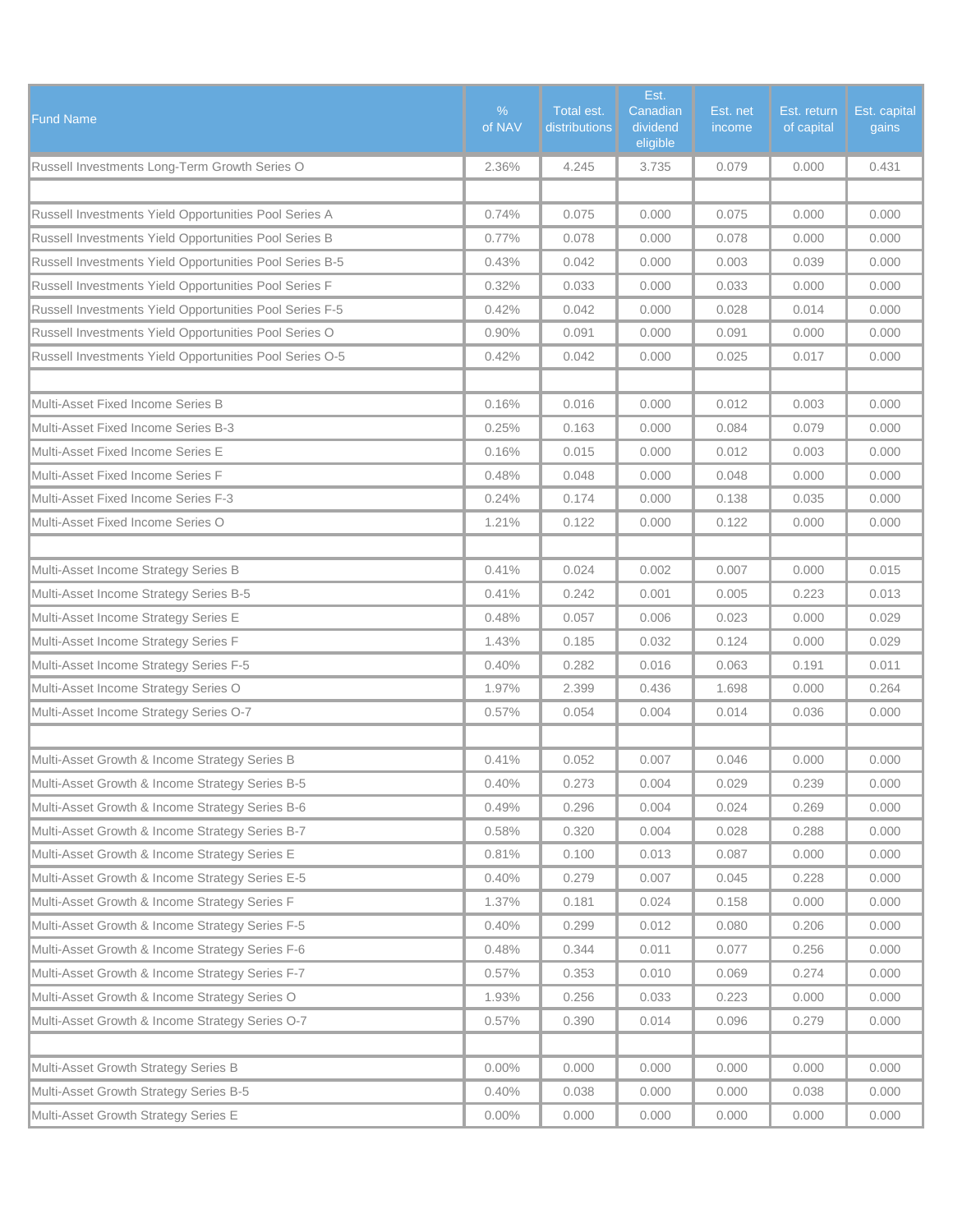| <b>Fund Name</b>                          | $\%$<br>of NAV | Total est.<br><b>distributions</b> | Est.<br>Canadian<br>dividend<br>eligible | Est. net<br>income | Est. return<br>of capital | Est. capital<br>gains |
|-------------------------------------------|----------------|------------------------------------|------------------------------------------|--------------------|---------------------------|-----------------------|
| Multi-Asset Growth Strategy Series E-5    | 0.40%          | 0.039                              | 0.000                                    | 0.000              | 0.039                     | 0.000                 |
| Multi-Asset Growth Strategy Series F      | $0.33\%$       | 0.059                              | 0.018                                    | 0.040              | 0.000                     | 0.000                 |
| Multi-Asset Growth Strategy Series F-5    | 0.40%          | 0.040                              | 0.002                                    | 0.004              | 0.035                     | 0.000                 |
| Multi-Asset Growth Strategy Series O      | 1.19%          | 2.138                              | 0.670                                    | 1.468              | 0.000                     | 0.000                 |
|                                           |                |                                    |                                          |                    |                           |                       |
| Multi-Asset International Equity Series B | 0.23%          | 0.023                              | 0.001                                    | 0.009              | 0.008                     | 0.005                 |
| Multi-Asset International Equity Series F | $0.36\%$       | 0.037                              | 0.000                                    | 0.000              | 0.000                     | 0.037                 |
| Multi-Asset International Equity Series O | 4.06%          | 0.419                              | 0.033                                    | 0.328              | 0.000                     | 0.059                 |

\*These are expressed in USD.